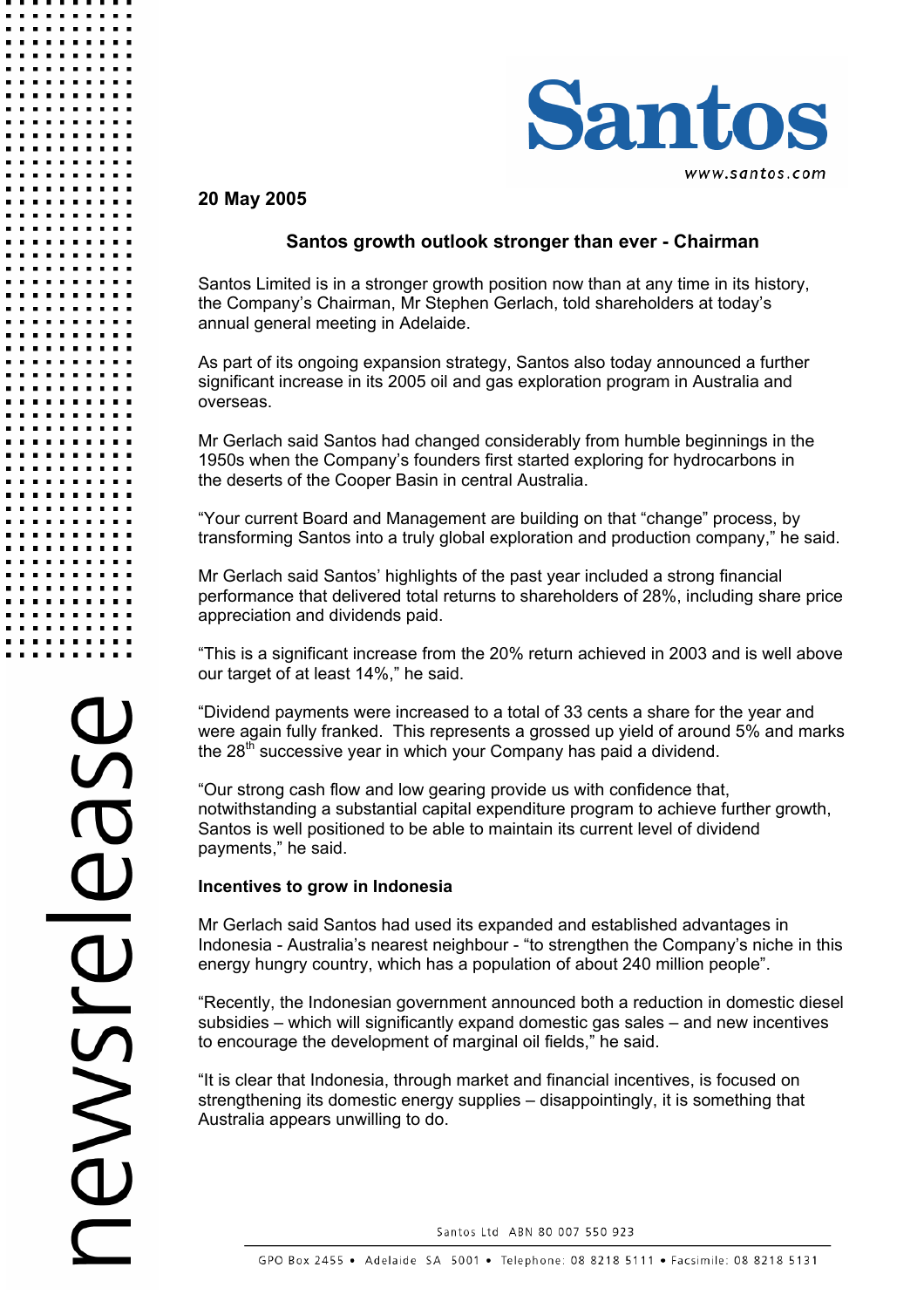"Declining self sufficiency for our nation's energy supplies is clear. Domestic oil production is forecast to decline within the next 15 years to less than 300,000 barrels per day from current levels of more than 500,000 barrels per day.

"Industry statistics clearly reflect the decline in activity in Australia – we have less oil and gas exploration in Australia today than we did 10 years ago – yet we are operating in a climate of high oil prices.

"The problem gets back to the overall returns available to the explorers who are prepared to take the risks associated with the search for new energy sources in this country.

"The Government has got to get the investment climate right  $-$  and quickly  $-$  if it is to reverse the current trend of companies looking for and finding exploration opportunities where better returns are on offer."

Mr Gerlach said Santos was among those Australian companies – large and small – that were broadening their areas of exploration activity outside of Australia.

"Of course the Cooper Basin remains a valuable asset at the core of our company and the cash flow generated by our position as the largest domestic gas producer in Australia enables us to fund our transformation," he told shareholders.

"This further emphasises the change which is underway within Santos. Almost half of our annual production now comes from other locations and we continue to broaden our areas of operations.

"During 2004, we continued the Company's global expansion beyond its current interests in Australia, Indonesia, Papua New Guinea, and the United States by entering a farm-in agreement to explore in Egypt where we are currently drilling the second and third wells in an eight well program.

"Overall, your Company clearly is in a stronger growth position now than at any time in its history."

#### **Exploration boost - to \$170 million**

"Given the importance of exploration to Santos, I am pleased to announce today a further increase in this year's exploration budget to \$170 million for the drilling of 28 wildcat exploration wells," the Company's Managing Director, Mr John Ellice-Flint, told the meeting

"This is up from \$153 million previously advised and is 35% higher than the \$126 million spent in 2004," he said.

"It certainly confirms Santos' position as one of the most active Australian oil and gas exploration companies."

Mr Ellice-Flint said the Company's 2004 exploration success rate of 44% included discoveries onshore and offshore Australia, offshore Indonesia and onshore USA.

"Potentially the most significant result was the Jeruk oil discovery in Indonesia which will shortly be further evaluated by the re-entry and sidetracking to the north-west of last year's successful Jeruk 2 well," he said.